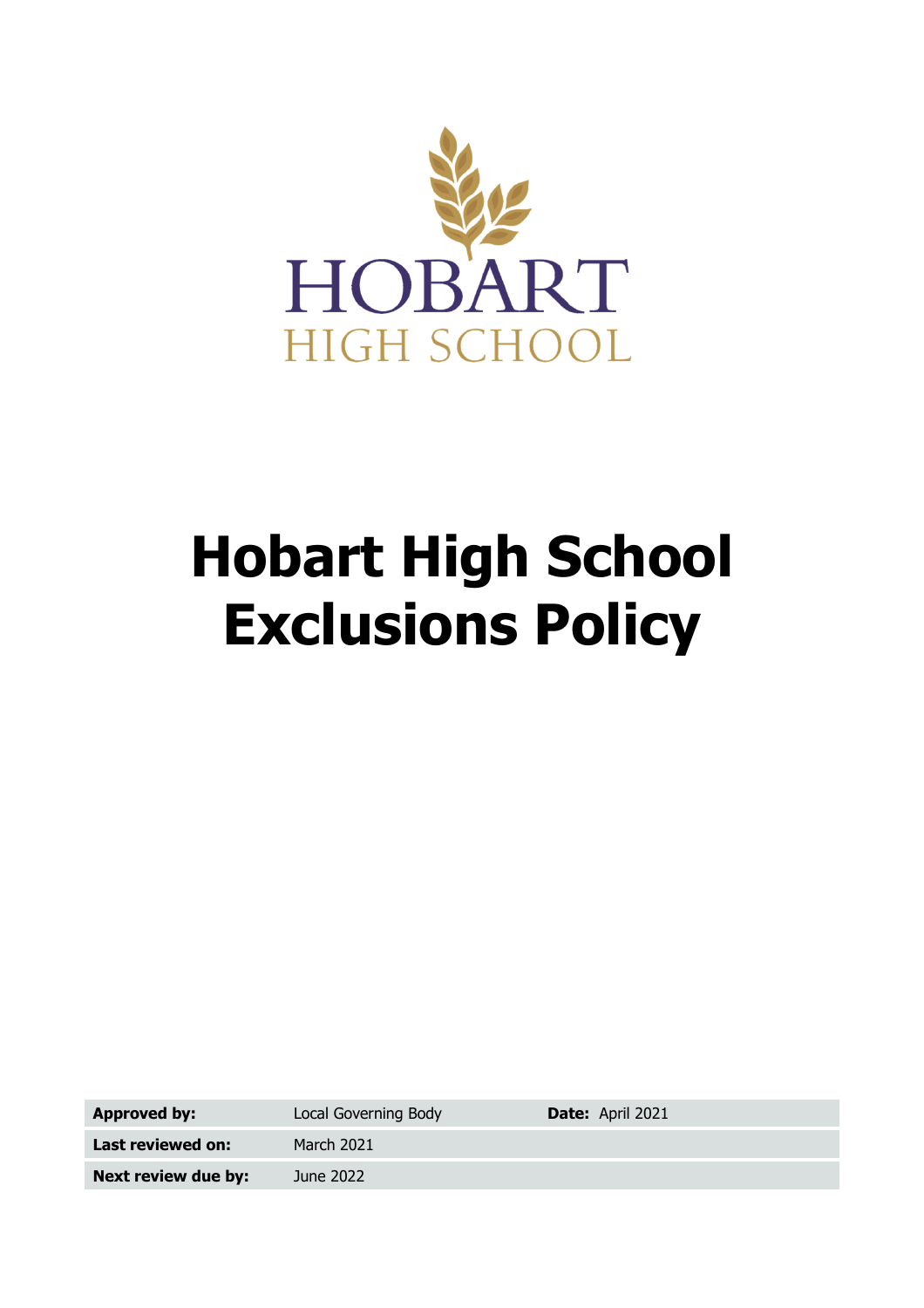## **Contents**

## <span id="page-1-0"></span>**1. Aims**

Our school aims to ensure that:

- The exclusions process is applied fairly and consistently
- The exclusions process is understood by governors, staff, parents and pupils
- Pupils in school are safe and happy
- Pupils do not become NEET (not in education, employment or training)

## <span id="page-1-1"></span>**2. Legislation and statutory guidance**

This policy is based on statutory guidance from the Department for Education: Exclusion from maintained schools, [academies and pupil referral units \(PRUs\) in England.](https://www.gov.uk/government/publications/school-exclusion)

It is based on the following legislation, which outline schools' powers to exclude pupils:

- Section 52 of the [Education Act 2002,](http://www.legislation.gov.uk/ukpga/2002/32/section/52) as amended by the [Education Act 2011](http://www.legislation.gov.uk/ukpga/2011/21/contents/enacted)
- [The School Discipline \(Pupil Exclusions and Reviews\) \(England\) Regulations 2012](http://www.legislation.gov.uk/uksi/2012/1033/made)
- Sections 64-68 of the [School Standards and Framework Act 1998](http://www.legislation.gov.uk/ukpga/1998/31)

In addition, the policy is based on:

- Part 7, chapter 2 of the **Education and Inspections Act 2006**, which looks at parental responsibility for excluded pupils
- Section 579 of the **Education Act 1996**, which defines 'school day'
- The [Education \(Provision of Full-Time Education for Excluded Pupils\) \(England\) Regulations 2007,](http://www.legislation.gov.uk/uksi/2007/1870/contents/made) as amended by [The Education \(Provision of Full-Time Education for Excluded Pupils\) \(England\)](http://www.legislation.gov.uk/uksi/2014/3216/contents/made)  [\(Amendment\) Regulations 2014](http://www.legislation.gov.uk/uksi/2014/3216/contents/made)

## <span id="page-1-2"></span>**3. The decision to exclude**

Only the Head of School, or acting Head of School, can exclude a pupil from school. A permanent exclusion will be taken as a last resort.

Our school is aware that off-rolling is unlawful. Ofsted defines off-rolling as:

"…the practice of removing a pupil from the school roll without a formal, permanent exclusion or by encouraging a parent to remove their child from the school roll, when the removal is primarily in the interests of the school rather than in the best interests of the pupil."

We are committed to following all statutory exclusions procedures to ensure that every child receives an education in a safe and caring environment.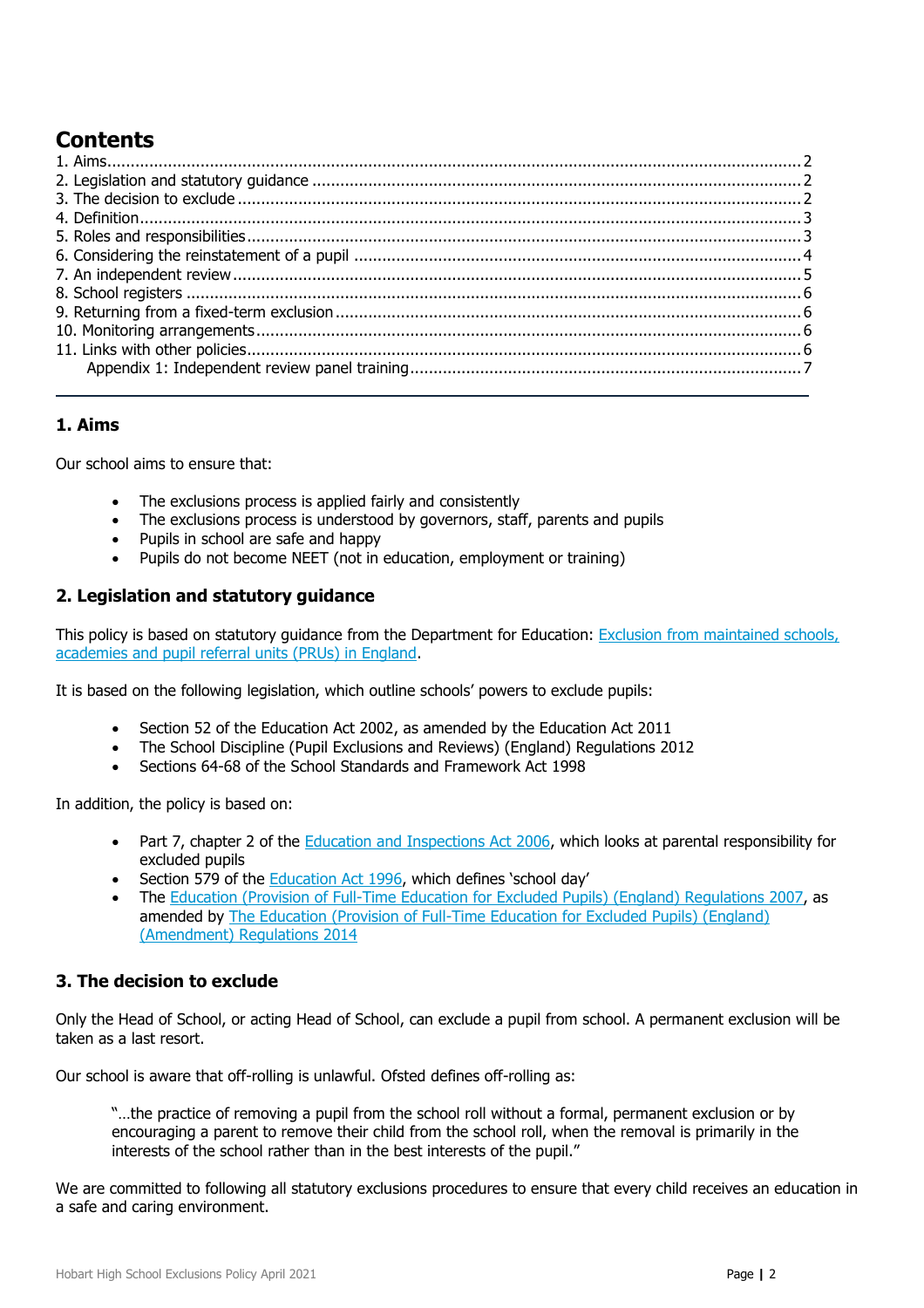A decision to permanently exclude a pupil will be taken only:

- In response to serious or persistent breaches of the school's behaviour policy, **and**
- If allowing the pupil to remain in school would seriously harm the education or welfare of others

Before deciding whether to exclude a pupil, either permanently or for a fixed period, the Head of School will:

- Consider all the relevant facts and evidence, including whether the incident(s) leading to the exclusion were provoked
- Allow the pupil to give their version of events
- Consider if the pupil has special educational needs (SEN)

#### <span id="page-2-0"></span>**4. Definition**

For the purposes of exclusions, a school day is defined as any day on which there is a school session. Therefore, INSET or staff training days do not count as a school day.

#### <span id="page-2-1"></span>**5. Roles and responsibilities**

#### **5.1 The Head of School**

#### **Informing parents**

The Head of School will immediately provide the following information, in writing, to the parents of an excluded pupil:

- The reason(s) for the exclusion
- The length of a fixed-term exclusion or, for a permanent exclusion, the fact that it is permanent
- Information about parents' right to make representations about the exclusion to the governing board and how the pupil may be involved in this
- Where there is a legal requirement for the governing board to meet to consider the reinstatement of a pupil, and that parents have a right to attend a meeting, be represented at a meeting (at their own expense) and to bring a friend

For exclusions of over five days or where alternative provision is involved, the Head of School or a delegated member of staff will also notify parents by the end of the afternoon session on the day their child is excluded that for the first 5 school days of an exclusion, or until the start date of any alternative provision where this is earlier, that parents / carers are legally required to ensure that their child is not present in a public place during school hours without a good reason and may be issued a fixed penalty notice or prosecuted if they fail to do this.

If alternative provision is being arranged, the following information will be included when notifying parents of an exclusion:

- The start date for any provision of full-time education that has been arranged
- The start and finish times of any such provision, including the times for morning and afternoon sessions, where relevant
- The address at which the provision will take place
- Any information required by the pupil to identify the person they should report to on the first day

Where this information on alternative provision is not reasonably ascertainable by the end of the afternoon session, it may be provided in a subsequent notice, but it will be provided no later than 48 hours before the provision is due to start. The only exception to this is where alternative provision is to be provided before the sixth day of an exclusion, in which case the information can be provided with less than 48 hours' notice with parents' consent.

#### **Informing the governing board and local authority**

The Head of School will immediately notify the governing board and the local authority (LA) of:

- A permanent exclusion, including when a fixed-period exclusion is made permanent
- Exclusions which would result in the pupil being excluded for more than 5 school days (or more than 10 lunchtimes) in a term
- Exclusions which would result in the pupil missing a public examination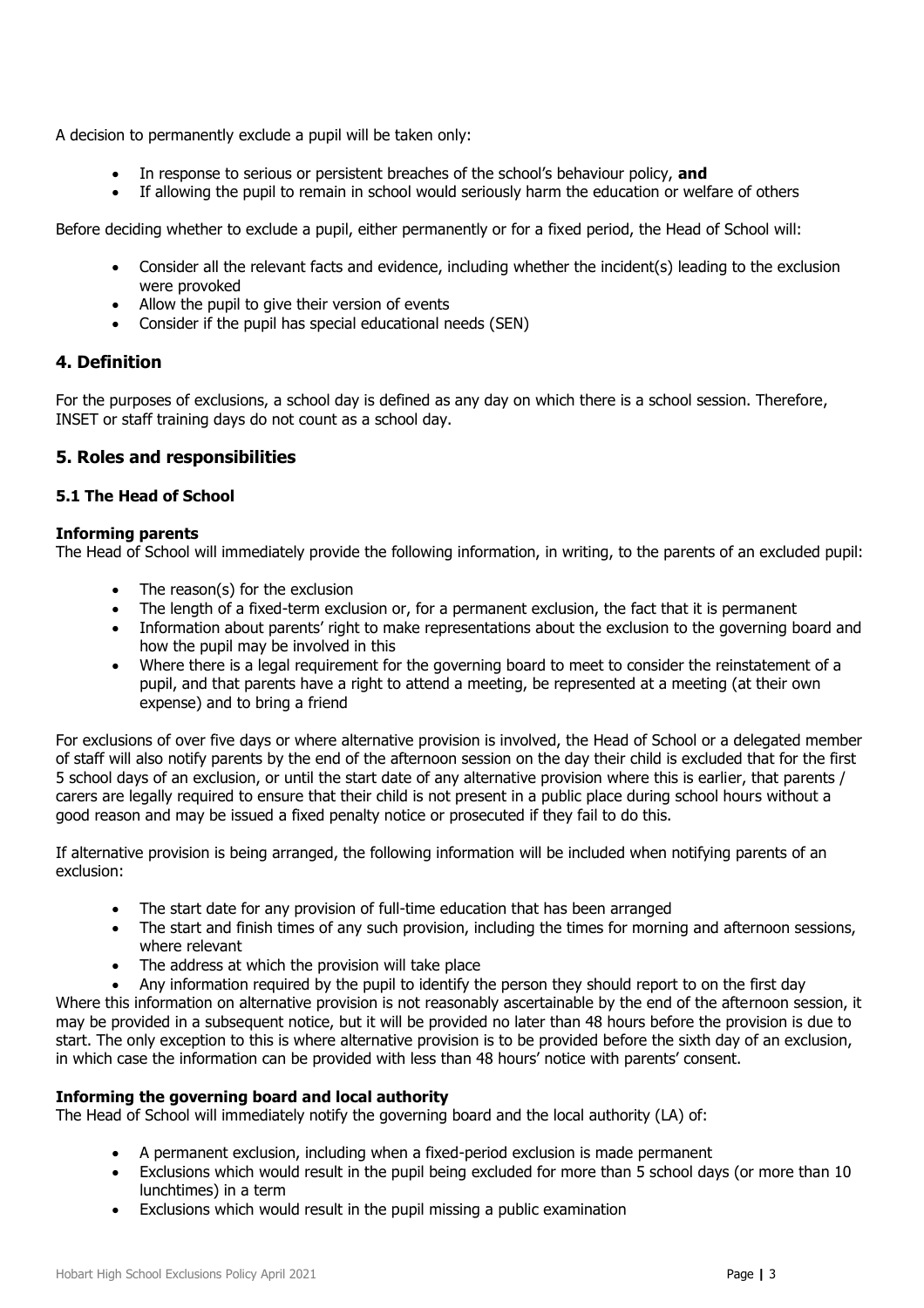For a permanent exclusion, if the pupil lives outside the LA in which the school is located, the Head of School will also immediately inform the pupil's 'home authority' of the exclusion and the reason(s) for it without delay.

For all other exclusions, the Head of School will notify the governing board and LA once a term.

#### **5.2 The governing board**

Responsibilities regarding permanent exclusions is delegated to a panel consisting of at least 3 governors. The panel comprising of three governors has a duty to consider the reinstatement of an excluded pupil (see section 6).

Within 14 days of receipt of a request, the governing board will provide the secretary of state with information about any exclusions in the last 12 months.

For a fixed-period exclusion of more than 5 school days, the governing board will arrange suitable full-time education for the pupil. This provision will begin no later than the sixth day of the exclusion.

Provision does not have to be arranged for pupils in the final year of compulsory education who do not have any further public examinations to sit.

#### **5.3 The LA**

For permanent exclusions, the LA is responsible for arranging suitable full-time education to begin no later than the sixth day of the exclusion.

#### <span id="page-3-0"></span>**6. Considering the reinstatement of a pupil**

A panel consisting of at least 3 governors will consider the reinstatement of an excluded pupil within 15 school days of receiving the notice of the exclusion if:

- The exclusion is permanent
- It is a fixed-term exclusion which would bring the pupil's total number of school days of exclusion to more than 15 in a term
- It would result in a pupil missing a public examination

If requested to do so by parents, a panel consisting of at least 3 governors will consider the reinstatement of an excluded pupil within 50 school days of receiving notice of the exclusion if the pupil would be excluded from school for more than 5 school days, but less than 15, in a single term.

Where an exclusion would result in a pupil missing a public examination, a panel consisting of at least 3 governors will consider the reinstatement of the pupil before the date of the examination. If this is not practicable, the governor panel will consider the exclusion and decide whether or not to reinstate the pupil.

The panel consisting of at least 3 governors can either:

- Decline to reinstate the pupil, or
- Direct the reinstatement of the pupil immediately, or on a particular date

In reaching a decision, the panel consisting of at least 3 governors will consider whether the exclusion was lawful, reasonable and procedurally fair and whether the Head of School followed their legal duties. They will decide whether or not a fact is true 'on the balance of probabilities', which differs from the criminal standard of 'beyond reasonable doubt', as well as any evidence that was presented in relation to the decision to exclude.

Minutes will be taken of the meeting, and a record of evidence considered kept. The outcome will also be recorded on the pupil's educational record.

The panel consisting of at least 3 governors will notify, in writing, the Head of School, parents / carers and the LA of its decision, along with reasons for its decision, without delay.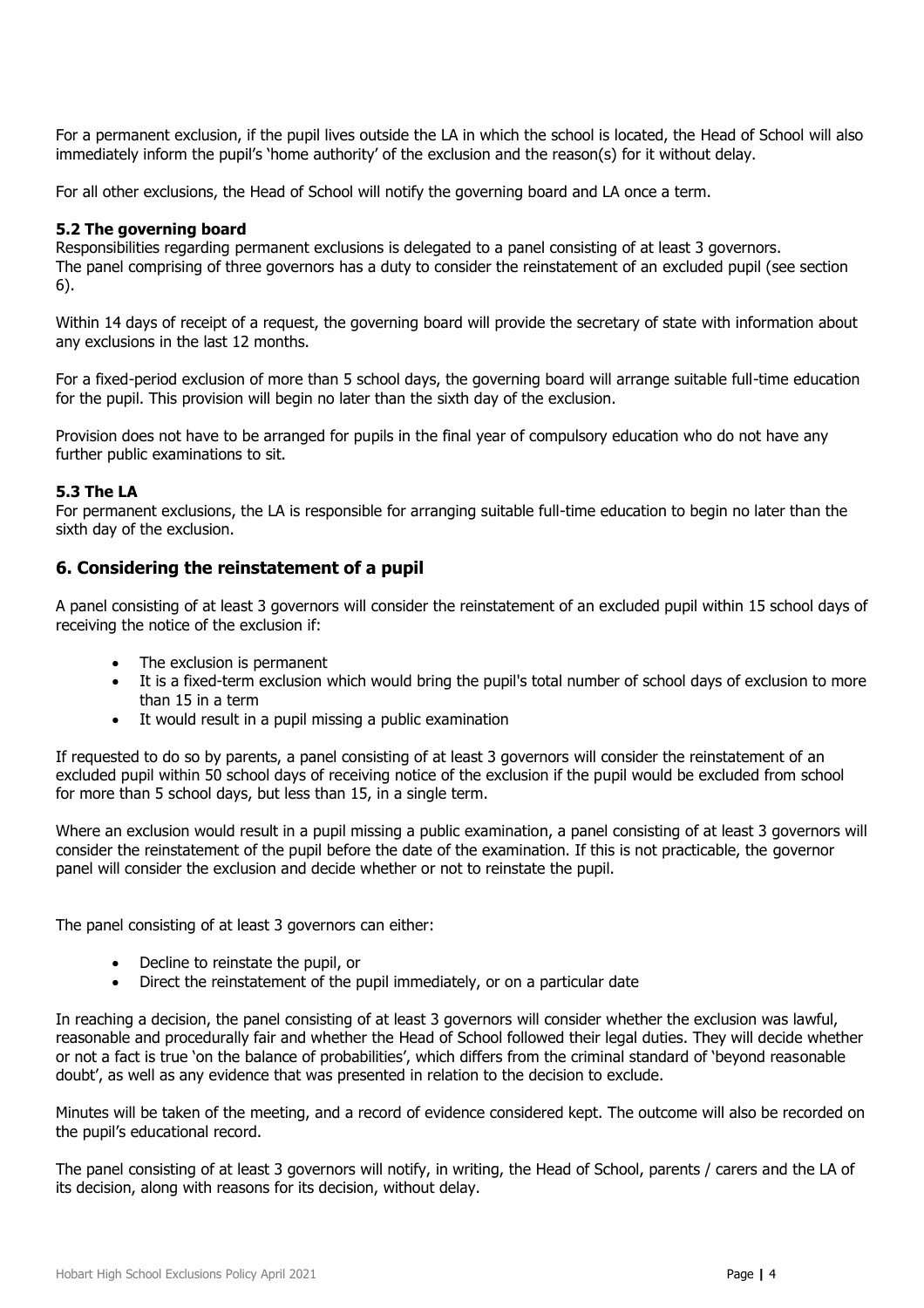Where an exclusion is permanent, the governor panel's decision will also include the following:

- The fact that it is permanent
- Notice of parents' right to ask for the decision to be reviewed by an independent review panel, and:
	- The date by which an application for an independent review must be made
	- The name and address to whom an application for a review should be submitted
	- That any application should set out the grounds on which it is being made and that, where appropriate, reference to how the pupil's SEN are considered to be relevant to the exclusion
	- That, regardless of whether the excluded pupil has recognised SEN, parents have a right to require the academy trust to appoint an SEN expert to attend the review
	- Details of the role of the SEN expert and that there would be no cost to parents for this appointment
	- That parents must make clear if they wish for an SEN expert to be appointed in any application for a review
	- That parents may, at their own expense, appoint someone to make written and/or oral representations to the panel, and parents may also bring a friend to the review
- That if parents believe that the exclusion has occurred as a result of discrimination, they may make a claim under the Equality Act 2010 to the first-tier tribunal (special educational needs and disability), in the case of disability discrimination, or the county court, in the case of other forms of discrimination. A claim of discrimination made under these routes should be lodged within 6 months of the date on which the discrimination is alleged to have taken place

## <span id="page-4-0"></span>**7. An independent review**

If parents apply for an independent review, the academy trust will arrange for an independent panel to review the decision of the governing board not to reinstate a permanently excluded pupil.

Applications for an independent review must be made within 15 school days of notice being given to the parents by the panel of governors of its decision to not reinstate a pupil.

A panel of 3 or 5 members will be constituted with representatives from each of the categories below. Where a 5 member panel is constituted, 2 members will come from the school governors category and 2 members will come from the Head of School / Headteacher category.

- A lay member to chair the panel who has not worked in any school in a paid capacity, disregarding any experience as a school governor or volunteer
- School governors who have served as a governor for at least 12 consecutive months in the last 5 years, provided they have not been teachers or Head of School during this time
- Head of School or individuals who have been a Head of School / Headteacher within the last 5 years

A person may not serve as a member of a review panel if they:

- Are a member of the academy trust, or on the governing board of the excluding school
- Are the Head of School of the excluding school, or have held this position or the position of Headteacher at the excluding school in the last 5 years
- Are an employee of the academy trust, or the governing board, of the excluding school (unless they are employed as a Head of School / Headteacher at another school)
- Have, or at any time have had, any connection with the academy trust, school, governing board, parents or pupil, or the incident leading to the exclusion, which might reasonably be taken to raise doubts about their impartially
- Have not had the required training within the last 2 years (see appendix 1 for what training must cover)

A clerk will be appointed to the panel.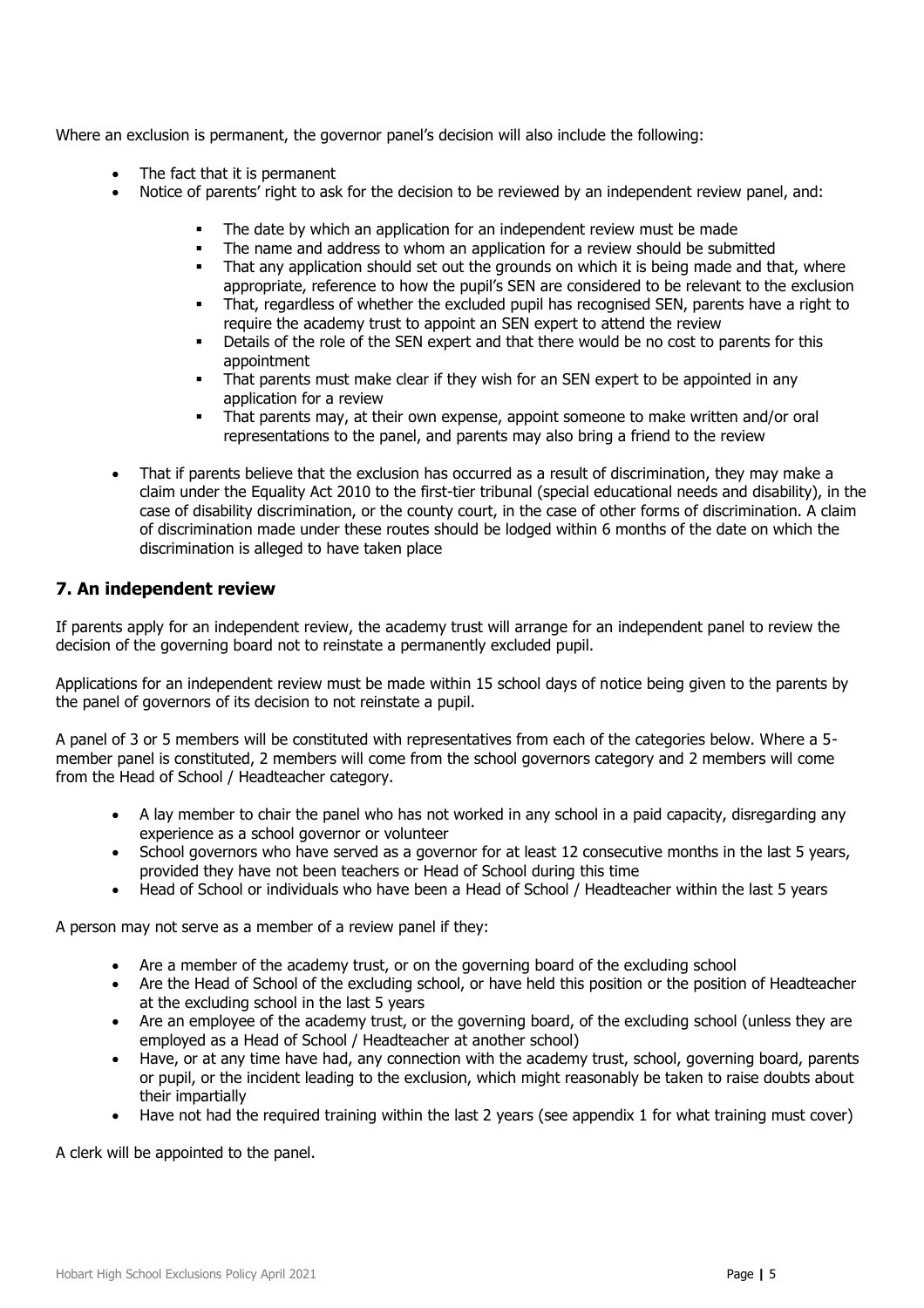The independent panel will decide one of the following:

- Uphold the governing board's decision
- Recommend that the governing board reconsiders reinstatement
- Quash the governing board's decision and direct that they reconsider reinstatement (only when the decision is judged to be flawed)

The panel's decision can be decided by a majority vote. In the case of a tied decision, the chair has the casting vote.

### <span id="page-5-0"></span>**8. School registers**

A pupil's name will be removed from the school admissions register if:

- 15 school days have passed since the parents were notified of the exclusion panel's decision to not reinstate the pupil and no application has been made for an independent review panel, or
- The parents have stated in writing that they will not be applying for an independent review panel

Where an application for an independent review has been made, the governing board will wait until that review has concluded before removing a pupil's name from the register.

Where alternative provision has been made for an excluded pupil and they attend it, code B (education off-site) or code D (dual registration) will be used on the attendance register.

Where excluded pupils are not attending alternative provision, code E (absent) will be used.

#### <span id="page-5-1"></span>**9. Returning from a fixed-term exclusion**

Following a fixed-term exclusion, a re-integration meeting will be held involving the pupil, parents, a member of senior staff and other staff, where appropriate.

The following measures may be implemented when a pupil returns from a fixed-term exclusion:

- Agreeing a behaviour contract / targets for improved behaviour
- Putting a pupil 'on report'
- Internal isolation
- A restorative meeting

#### <span id="page-5-2"></span>**10. Monitoring arrangements**

A nominated member of the admin team monitors the number of exclusions in real and reports back to the Head of School at least half-termly. The Head of School or a delegated member of the senior leadership team will liaise with the local authority to ensure suitable full-time education for excluded pupils.

This policy will be reviewed by the Head of School every year. At every review, the policy will be shared with the governing board.

#### <span id="page-5-3"></span>**11. Links with other policies**

This exclusions policy is linked to our

- Anti-bullying policy
- Behaviour policy
- SEN policy and information report